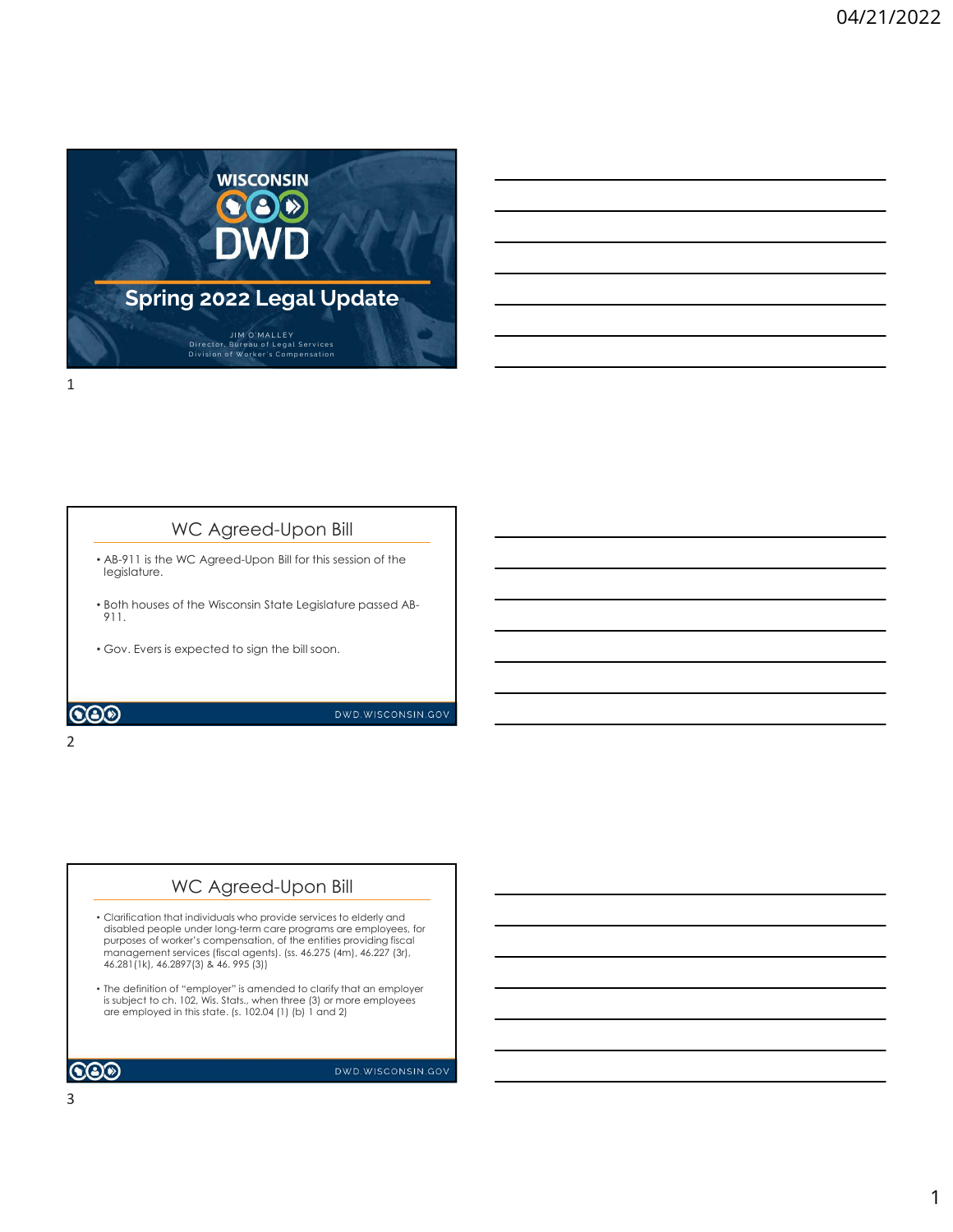# • Farmers will have the same statutory authority to withdraw from WC Agreed-Upon Bill<br>Farmers will have the same statutory authority to withdraw from<br>subjectivity to ch. 102, wis. Stats. as other employers who had no<br>employee in the previous two (2) years, {s, 102,05 (3)]<br>differ the effe employee in the previous two (2) years. (s. 102.05 (3)) WC Agreed-Upon Bill

- Maximum weekly rate for PPD will increase to \$415 for injuries on and after the effective date and to \$430 for injuries occurring on and after January 1, 2023. (s. 102.11 (1) (intro))
- Wage expansion for part-time employees will be limited to part-time employees who are employed by another employer or who have been employed part-time less than 12 months before the injury. (Repeal of s. 102.11 (1) (am) and (f) 1 and creation of s. 102.11 (1) (ap)) (ap))

4

 $5<sub>5</sub>$ 

 $\bigcircledS$ 

DWD.WISCONSIN.GOV

### • Employees who appear at examinations requested by employers and WC insurers will be authorized to have an observer present at the examination. (s. 102.13 (1) (b)) WC Agreed-Upon Bill

- The WCD will have statutory authority to promulgate administrative rules necessary to carry out its duties and functions. (s. 102.15 (1))
- The WCD will have statutory authority to conduct alternative dispute resolution activities to resolve disputed cases. (s. 102.16 (1) (b))

 $\odot$ 

DWD.WISCONSIN.GOV

### WC Agreed-Upon Bill

- The license to appear process will be transferred from the WCD to<br>the DHA. (s. 102.17 (1) ( c), (cg), (cm), (cr), (ct), and s. DWD 80.20<br>Wis. Admin. Code)
- The WCD will be authorized to release limited confidential<br>information to the Dept. of Health Services and county departments<br>of social services. (s. 102.33 (2) (b) 7)
- The UEF will have the same distribution of proceeds from third party settlements as WC insurers and self-insured employers. (ss. 102.80 (1) (d), 102.81 (4) (b), (c), (5), and 102.82 (1))



DWD.WISCONSIN.GOV